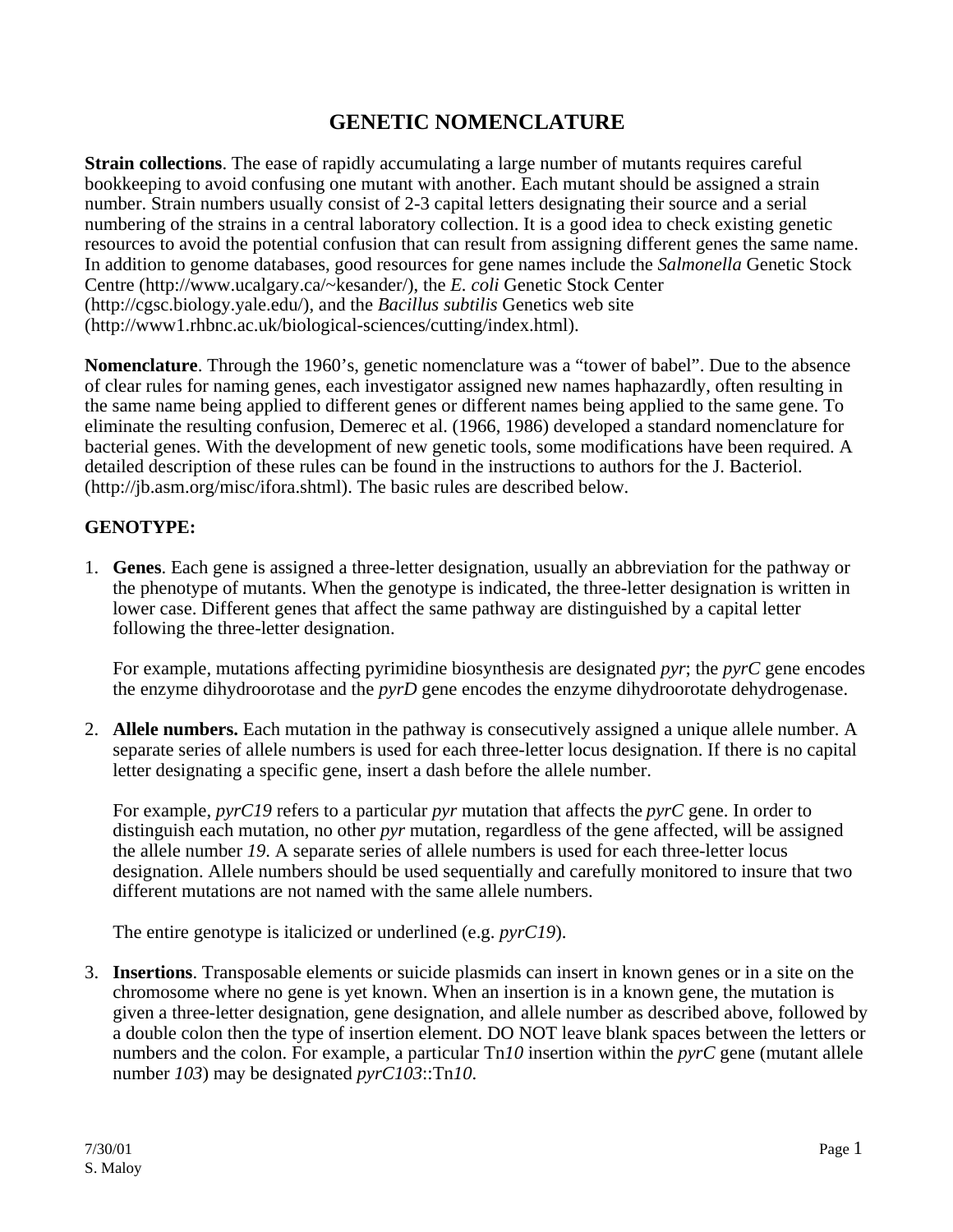When a transposon insertion is not in a known gene, it is named according to the map position of the insertion on the chromosome. Such insertions are named with a three-letter symbol starting with *z*. The second and third letters indicate the approximate map position in minutes: the second letter corresponds to 10-minute intervals of the genetic map numbered clockwise from minute  $0$  ( $a = 0.9$ ;  $b = 10-19$ ;  $c = 20-29$ , etc.); the third letter corresponds to minutes within any 10-minute segment (*a*  $= 0$ ;  $b = 1$ ;  $c = 2$ ; etc). For example, a Tn10 insertion located near *pyrC* at 23 minutes is designated *zcd*::Tn*10*. Allele numbers are assigned sequentially to such insertions regardless of the letters appearing in the second and third positions, so if more refined mapping data suggests a new threeletter symbol, the allele number of the insertion mutation is retained. This nomenclature uses *zaa* (0 min) to *zjj* (99 min). Insertion mutations on extrachromosomal elements are designated with *zz*, followed by a letter denoting the element used. For example, *zzf* is used for insertion mutations on an F' plasmid. Insertions with an unknown location are designated *zxx*.

| $zaa =$ | insertion at 0-1 min  | $zaa =$ | insertion at 0 min  |
|---------|-----------------------|---------|---------------------|
| $zab =$ | insertion at 1-2 min  | $zba =$ | insertion at 10 min |
| $zac =$ | insertion at 2-3 min  | $zca =$ | insertion at 20 min |
| zad $=$ | insertion at 3-4 min  | $zda =$ | insertion at 30 min |
| zae =   | insertion at 4-5 min  | $zea =$ | insertion at 40 min |
| $zaf =$ | insertion at 5-6 min  | $zfa =$ | insertion at 50 min |
| $zag =$ | insertion at 6-7 min  | $zga =$ | insertion at 60 min |
| $zah =$ | insertion at 7-8 min  | $zha =$ | insertion at 70 min |
| $zai =$ | insertion at 8-9 min  | $zia =$ | insertion at 80 min |
| $zai =$ | insertion at 9-10 min | $zja =$ | insertion at 90 min |
|         |                       |         |                     |

*zxx* = insertion with unknown location

*zzf* = insertion on F-plasmid

Some commonly used mini-transposon derivatives are designated as follows:

| Tn10dTet | $=$ Tet resistance, deleted for Tn10 transposase                                  |
|----------|-----------------------------------------------------------------------------------|
| Tn10dCam | $=$ Derived from Tn10dTet, Cam resistance substituted for Tet resistance          |
| Tn10dKan | $=$ Derived from Tn <i>10</i> dTet, Kan resistance substituted for Tet resistance |
| Tn10dGen | $=$ Derived from Tn10dTet, Gen resistance substituted for Tet resistance          |
| MudJ     | $=$ Kan resistance, forms <i>lac</i> operon fusions, deleted for Mu transposase   |
| MudJ-Cam | $=$ Derived from MudJ, Cam resistance marker disrupts Kan resistance              |
| MudCam   | $=$ Cam resistance substitution between ends of Mu                                |

**4. Plasmids.** Plasmids should be indicated by a / slash after the genotype. Indicate the name of the plasmid, the plasmid origin, and the relevant genotype or phenotype carried by the plasmid.

Insertions of suicide plasmids into the chromosome can be indicated as described for transposons. If a duplication is generated it can be described as indicated under chromosomal rearrangements.

**5. Phage.** Prophages or plasmids integrated into an attachment site can be indicated by the name of the attachment site followed by a double colon and the phage genotype indicated in brackets. For example, *att*::[P22 *mnt*::Kan].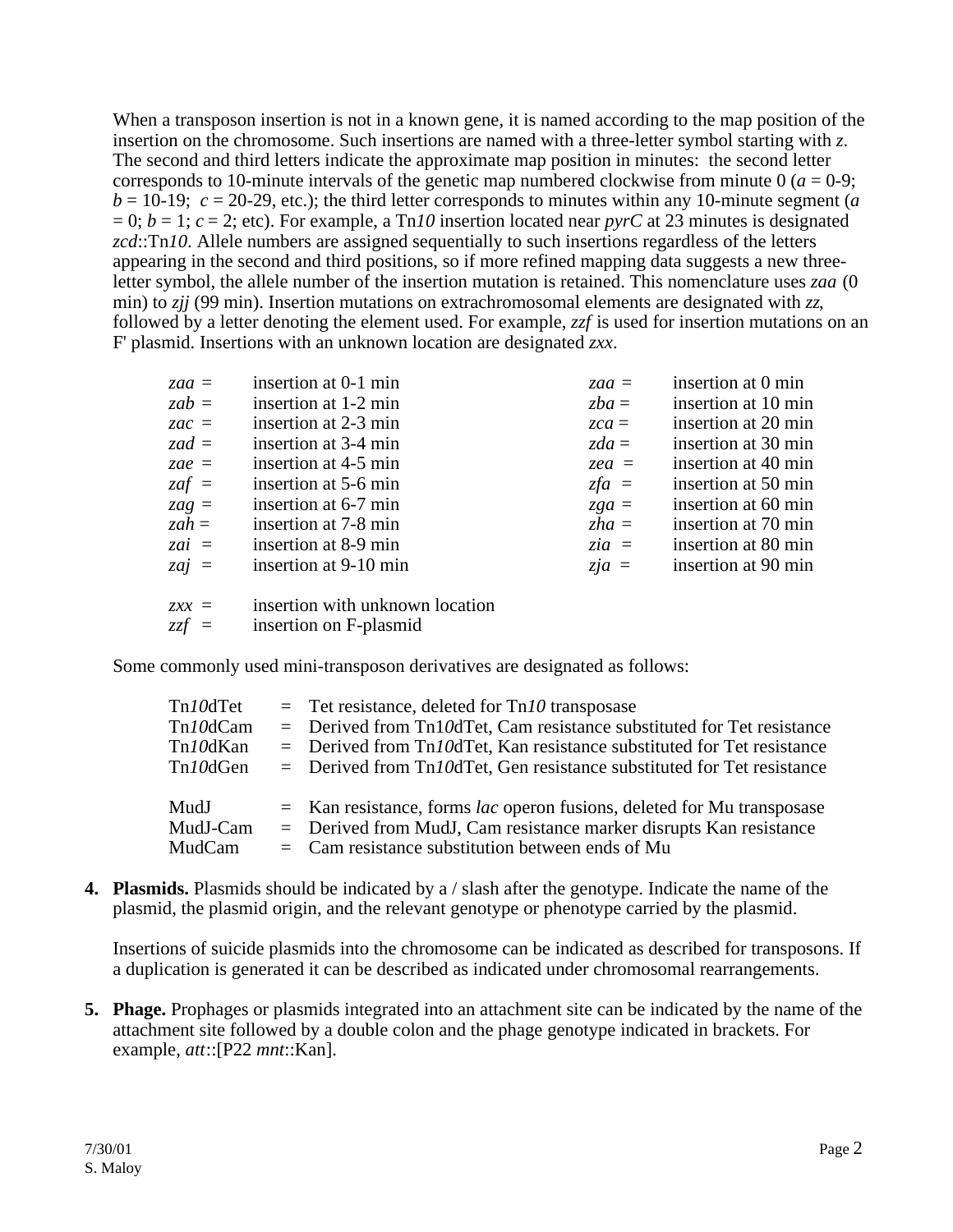**6. Chromosome rearrangements.** Chromosome rearrangements including deletions, duplications, and inversions should be indicated by a three letter symbol indicating the type of rearrangement, followed by the genes involved indicated in parenthesis, followed by the allele number.

| <b>Deletions</b> | $=$ DEL(genes)allele number                                    |
|------------------|----------------------------------------------------------------|
| Inversions       | $=$ INV(join point gene #1 – join point gene #2) allele number |
|                  | Duplications = DUP(gene #1*join point*gene #2)allele number    |

## **PHENOTYPE:**

- 1. **Growth phenotypes**. It is often necessary to distinguish the phenotype of a strain from its genotype. The phenotype is usually indicated with the same three-letter designation as the genotype but phenotypes start with capital letters and are not underlined. (For example, strain TR251 [*hisC527 cysA1349 supD*] has a Cys<sup>+</sup> His<sup>+</sup> phenotype because the supD mutation suppresses the amber mutations in both the *cysA* and the *hisC* genes.)
- 2. **Antibiotic resistance.** Both two and three letter designations are commonly used for antibiotic resistance markers. Both are acceptable, but it is essential to be consistent. Resistance and sensitivity is indicated with a superscript but on the computer it is often simpler to indicate resistance with (R) and sensitivity with (S).

| Amp        | $=$ Ampicillin      | Str | $=$ Streptomycin |
|------------|---------------------|-----|------------------|
| Cam        | $=$ Chloramphenicol | Tet | $=$ Tetracycline |
| Gen        | $=$ Gentamicin      | Zeo | $=$ Zeomycin     |
| Kan        | $=$ Kanamycin       |     |                  |
| <b>Neo</b> | $=$ Neomycin        | XG  | $= X$ -gal       |
| Spc        | $=$ Spectinomycin   | XP  | $=$ X-phosphate  |

3. **Conditional alleles.** Conditional alleles indicated by the genotype including allele number followed by the two letter designation for the conditional phenotypes shown in parenthesis. For example, *leuA414*(Am). Note that because this is a phenotype it begins with a capital letter.

| $(Ts)$ = Temperature sensitive mutation | $(Op) = Opal$ mutation  |
|-----------------------------------------|-------------------------|
| $(Cs) = Cold$ sensitive mutation        | $(Oc) = Ochre$ mutation |
| $(Am) =$ Amber mutation                 |                         |

## **REFERENCES:**

Demerec, M., E. Adelberg, A. Clark , and P. Hartman. 1966. A proposal for a uniform nomenclature in bacterial genetics. Genetics 54(1):61-76..

Demerec, M., E. Adelberg, A. Clark , and P. Hartman. 1968. A proposal for a uniform nomenclature in bacterial genetics. J Gen Microbiol. 50(1):1-14.